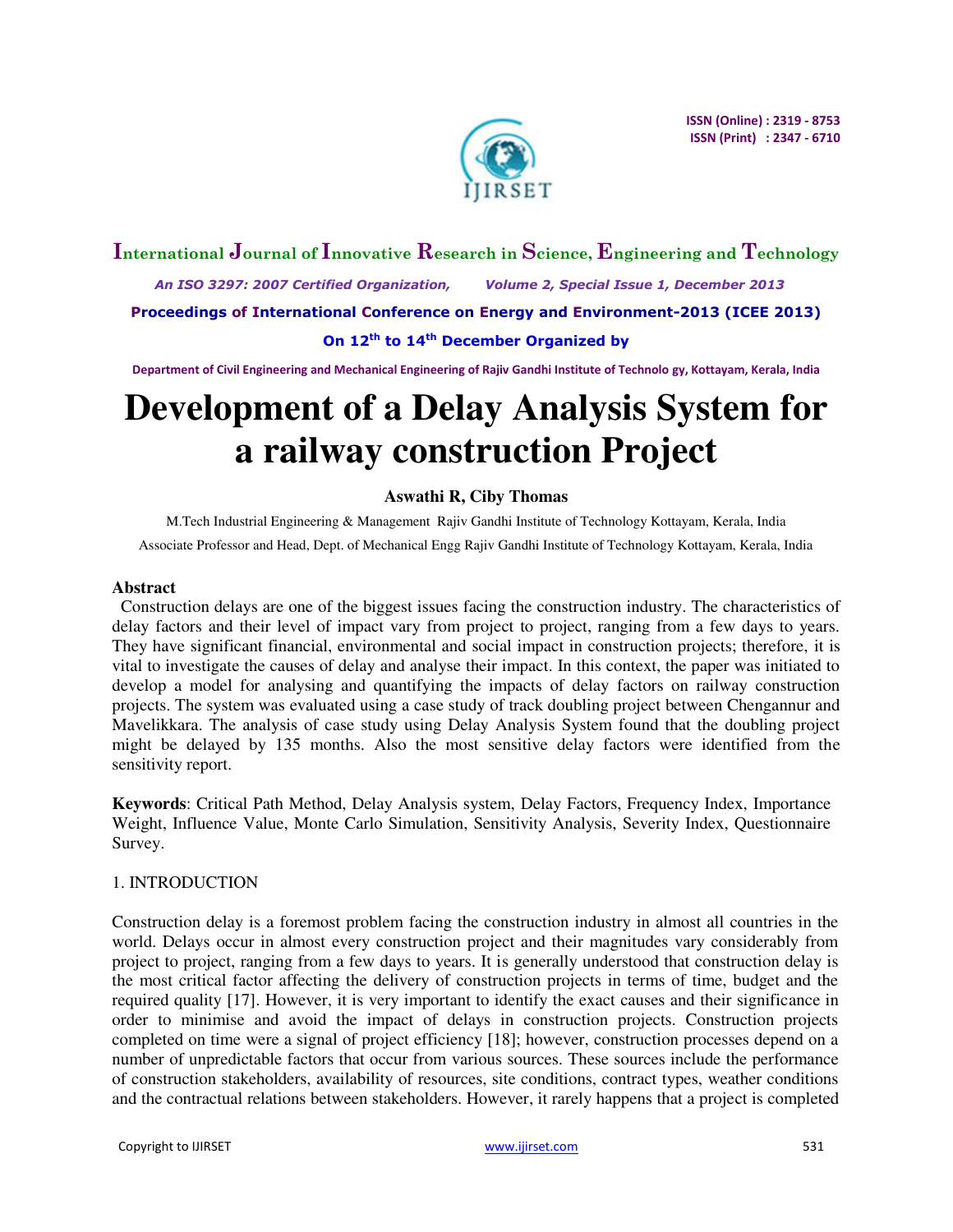within the specified time and budget. In this context, this research study focuses on analysing and quantifying the impact of delay factors in a Railway construction project (Track doubling).

#### 2. LITERATURE REVIEW

To identify the causes of construction delays, a detailed literature review was carried out. Previous literature has shown that there are few research studies related to delay analysis methods in the construction industry.

The major causes of time overrun in Hong Kong construction projects were identified in [10]. First they identified the principal causes of delays in both building and civil engineering projects in Hong Kong, and then investigated the relative importance weight of these causes. Secondly, they studied the differences in the perceptions of the three major industry participants – clients, consultants and contractors – to analyses the factors causing project delays.

The major causes of delays, effects of delays, and methods of minimising delays in construction projects in Aceh, Indonesia were identified in [1]. A total of fifty-seven factors that caused delays were identified. These factors were grouped into eight groups of causes of delays: contractor-related delays; equipment-related delays; client-related delays; material-related delays; finance-related delays; consultant-related delays; external-related delays; and manpower-related delays. These delay factors were considered during the design of a questionnaire that aimed to rank the delay factors using the responses collected from construction industry representatives, including consultants, contractors and owners. The possible delay factors in construction projects are also categorised into internal and external delay factors as follow:

1. The key internal delay factors are:

- $\sqcup$ Change orders by the owner during construction
- $\sqcup$ Delay in progressing payments
- $\sqcup$ Ineffective planning and scheduling by the contractor
- $\sqcup$ Poor site management by the contractor
- $\sqcup$ A shortage of labour
- $\sqcup$ Difficulties in financing the project by the contractor

However, the involvement of government, particularly in a developing country, where contracts are awarded to the lowest bidders without analysing the technical capability of contractors, is one of the main external factors delaying a project. Malaysia, Nigeria and Saudi Arabia have all reported this type of problem as an external factor.

The paper [5] studied the effects of delays in project delivery in the Nigerian construction industry and investigated how the effects of delays on project delivery and the total construction cost of building projects can be minimised.

The paper [7] identified the causes of delays in construction in the Eastern Province of Saudi Arabia, and tested the importance of the causes of delay between each of two groups of parties. They also studied the differences in perceptions of the three major parties in involved, namely owners, contractors and consultants.

The major causes of delay in construction projects in Malaysia and the perceptions of the different parties regarding the causes and types of those delays were studied in [17].

From the review of literature it can be noticed that construction delay is a global phenomena and that causes and effects of the delays in the construction industry can vary from country to country due to differences in the geographical locations, environmental constraints, and techniques applied in the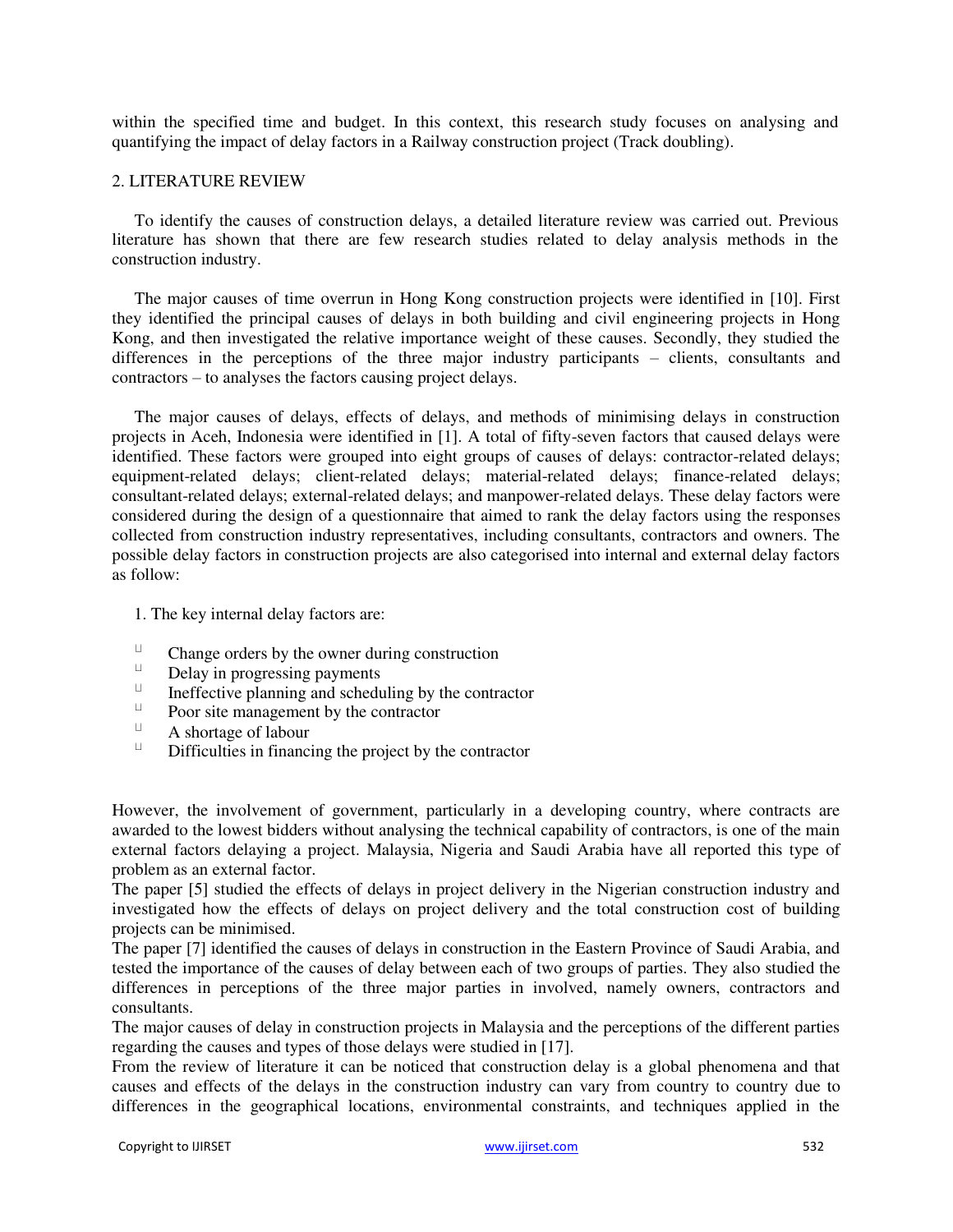construction processes. In order to tackle this delay a clear understanding of the causes and knowledge of probable delay is essential. For this delay analysis systems are to be developed. Seventy Five delay factors that are common in construction industry were identified. Project risk identification methodologies include questionnaires, interviews with individuals or groups, brainstorming. Monte Carlo Simulation (MCS) is widely used to analyse the impact of possible risks associated with construction projects.

# 3. RESEARCH METHODOLOGY

The methodology begins with the field study, which is the study on the doubling project at railway construction department, Kayamkulam. For the study one of the recently completed project carried out by the railway construction department Kayamkulam, which is the railway track doubling work is been considered. The railway construction department no more does any construction works themselves, instead they are all sub-contracted. The entire works involved are sub-contracted to various engineers on open tendering. The methodology to carry out the project is given by a flow diagram shown in Figure 1.

 The study began with a field study which was carried out at railway construction department, Kayamkulam. In the study one of the recently commissioned doubling work, which is Chengannur-Mavelikkara doubling work was studied. From the study it was found that almost all the associated works in that project were delayed, and also the budget also overrun. This background study paved path for literature survey to identify the delay factors responsible for construction delays.



Fig. 1. Research Methodology Flow diagram

A detailed literature survey was then carried out, from which some of the major delay factors in construction industry could be found. With these factors identified through literature and the factors identified through direct field study and interview a questionnaire was designed. This questionnaire was then tested for reliability, validity and practicality through a pilot study (among civil engineering students) and expert opinion. Then the actual survey was carried out among 10 railway engineers and 10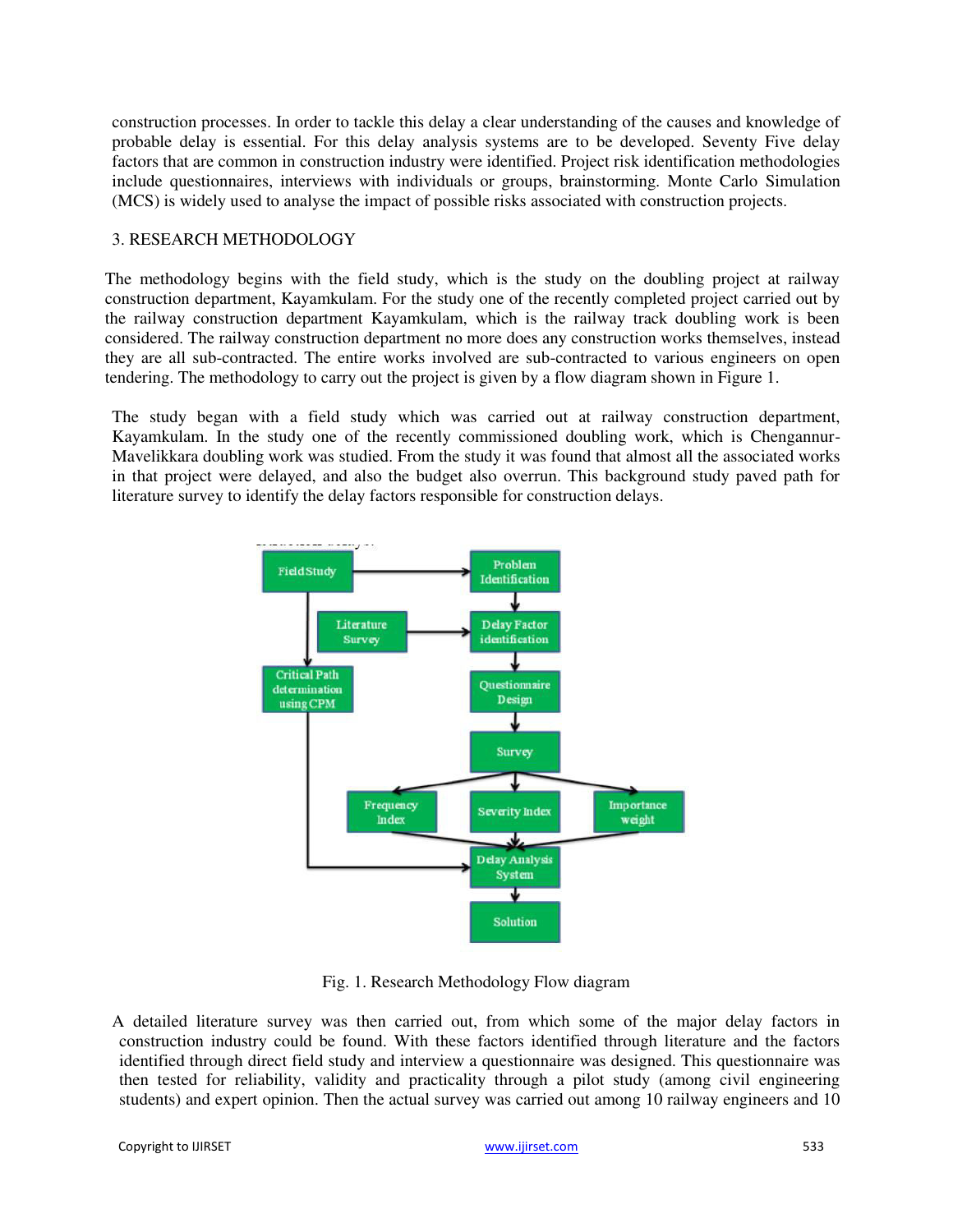site engineers of contractors under railway construction department, kayamkulam. The questionnaire responses were used to calculate the frequency index, severity index and importance weight. This was further used to rank the delay factor categories. All the critical activities involved in the doubling project were found using Critical path method. Finally, the delay analysis system was developed using Monte Carlo simulation on Frontline Excel solver platform. The outputs of the system (simulation result and sensitivity report) were then further analysed to provide suitable suggestions and recommendations.

The equations to calculate the frequency index (FI), severity index (SI), importance weight (IW), importance index (II), average weight (AW), influence value and activity duration are as below.

$$
SI(\% ) = \sum_{\alpha=1}^{8} a * \left(\frac{n}{N}\right) * \frac{100}{4}
$$
 (1)

$$
\text{FI}(\% ) = \sum_{\alpha=1}^{5} \alpha * \left(\frac{n}{N}\right) * \frac{100}{4} \tag{2}
$$

$$
IW = \frac{[FI(\%)*SI(\%)]}{100} \tag{3}
$$

$$
AW = \frac{IW}{R}
$$
 (4)

$$
II = AW * M \tag{3}
$$

$$
Influence Value = \frac{IW}{\sum_{1}^{n} I W}
$$
 (6)

Duration of activity =  $Min time + (Max time - Min time)$  \*  $({\text{RF1}} * {\text{Random1}}) + ({\text{RF2}} * {\text{Random2}}) + ({\text{RF3}} *$ Random3) ..... (RFn \* Randomn) } (7)

Where Min Time is the minimum that can be assigned to an activity.

Max Time is the maximum that can be assigned to an activity.

Random = random numbers generated by MCS for the selected type of risk distribution

RF n is the influence of the delay factor (n) on a particular activity.

#### *A. Critical path determination*

The Railway Construction Department deals with various construction works like Track doubling, Gauge works, Platform works, new track construction etc. Track Doubling is the work where a new track is constructed in parallel with the existing track in order to control the rail traffic. Chengannur-Mavelikkara track is 12km long. The work was commenced in 2005 and commissioned in 2012. The various activities involved in the project are shown in Table 1.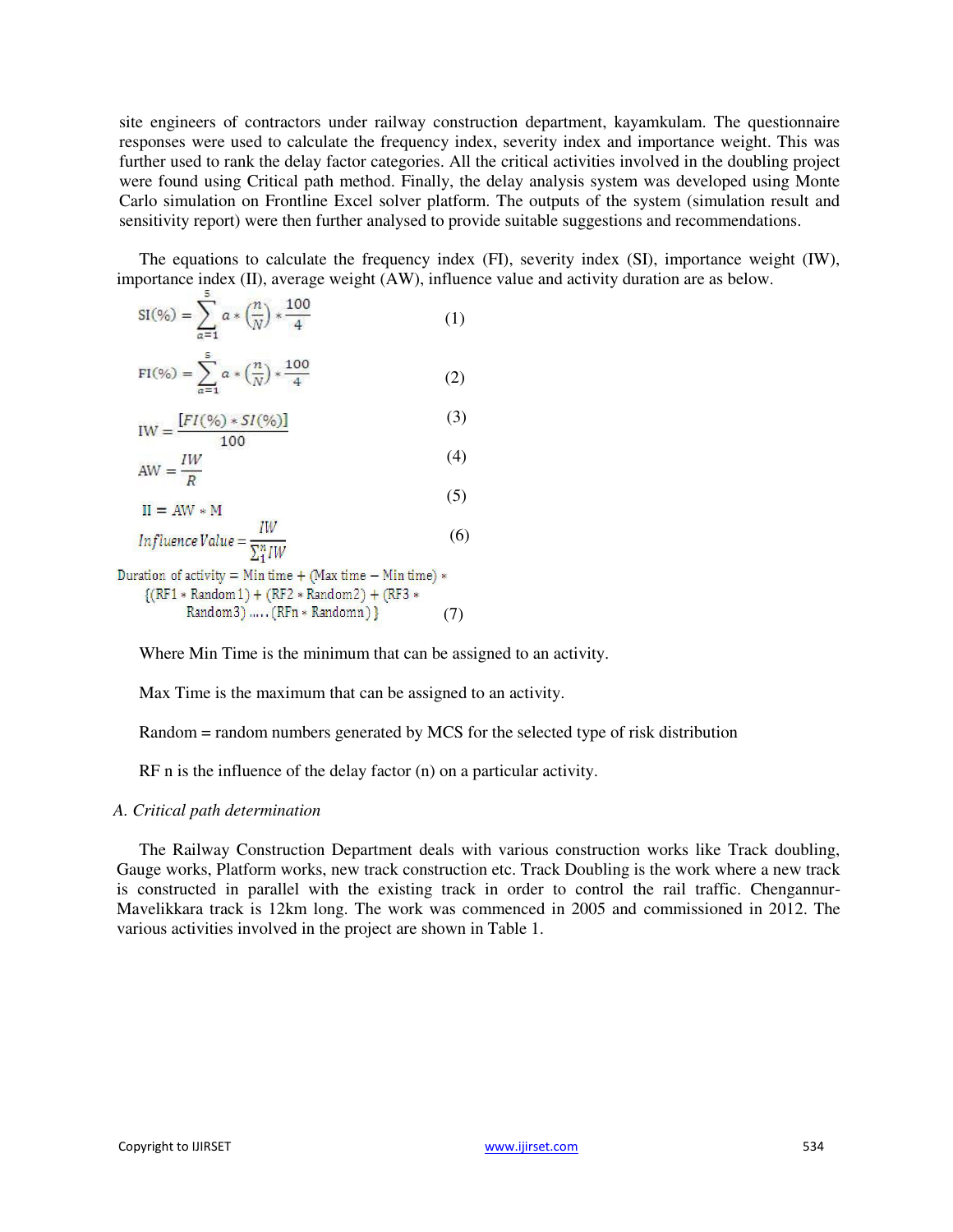| <b>Activity</b>          | <b>Description</b>                                         |                                          | Duration(month)      |                        |  |  |  |
|--------------------------|------------------------------------------------------------|------------------------------------------|----------------------|------------------------|--|--|--|
|                          |                                                            | <b>Ideal</b>                             | <b>Actual</b>        | <b>Delay</b>           |  |  |  |
| $\mathbf{A}$             | Land<br>Acquisition                                        | $\overline{2}$                           | 18                   | 16                     |  |  |  |
| $\, {\bf B}$             | EW Ch93000-                                                | Rail Barricading<br>$\overline{4}$<br>23 |                      |                        |  |  |  |
| $\overline{C}$           | 95770                                                      | 9                                        | 48                   | 39                     |  |  |  |
| D                        | EW Ch95770-101450<br>EW Ch101450-                          | 8                                        | 39                   | 31                     |  |  |  |
| E                        | 105600                                                     | 6                                        | 36                   | 30                     |  |  |  |
| ${\bf F}$                | Br.<br>128, 129, 130, 13<br>3,136,141                      | 6                                        | 22                   | 16                     |  |  |  |
| G<br>H                   | Br.<br>116,125,126, ROB, RUB<br>Br. 124                    | 6<br>9                                   | 32<br>15             | 26<br>6                |  |  |  |
| $\mathbf I$              | Collection &<br><b>Stacking of Ballast</b><br>Collection & | 6                                        | 20                   | 14                     |  |  |  |
| $\bf J$                  | <b>Stacking of Ballast</b><br>Collection &                 | 6                                        | 25                   | 19                     |  |  |  |
| K                        | <b>Stacking of Ballast</b><br>Signal $&$                   | 6                                        | 26                   | 20                     |  |  |  |
| L                        | Telecommunication acm<br>FOB &                             | 6                                        | 14                   | 8                      |  |  |  |
| M                        | platform shelter                                           | 5                                        | 36                   | 31                     |  |  |  |
| ${\bf N}$<br>$\mathbf O$ | <b>Track linking</b><br>Commissioning                      | 6<br>$\overline{2}$                      | 16<br>$\overline{2}$ | 10<br>$\boldsymbol{0}$ |  |  |  |

#### TABLE I. ACTIVITIES IN DOUBLING WORK

The Critical path method (CPM) is a planning technique, which is normally used for activities and resource planning. The CPM helps to identify the possible critical activities in a construction project that are affected by critical resources. If some of the activities require other activities to finish before they can start, then the project becomes a complex task to identify critical activities.

CPM can help to establish:

- $\cdot$  How long your complex project will take to complete;<br> $\cdot$  Which estimities are "entited" meaning that that he
- Which activities are "critical," meaning that they have to be done on time or else the whole project will take longer to complete.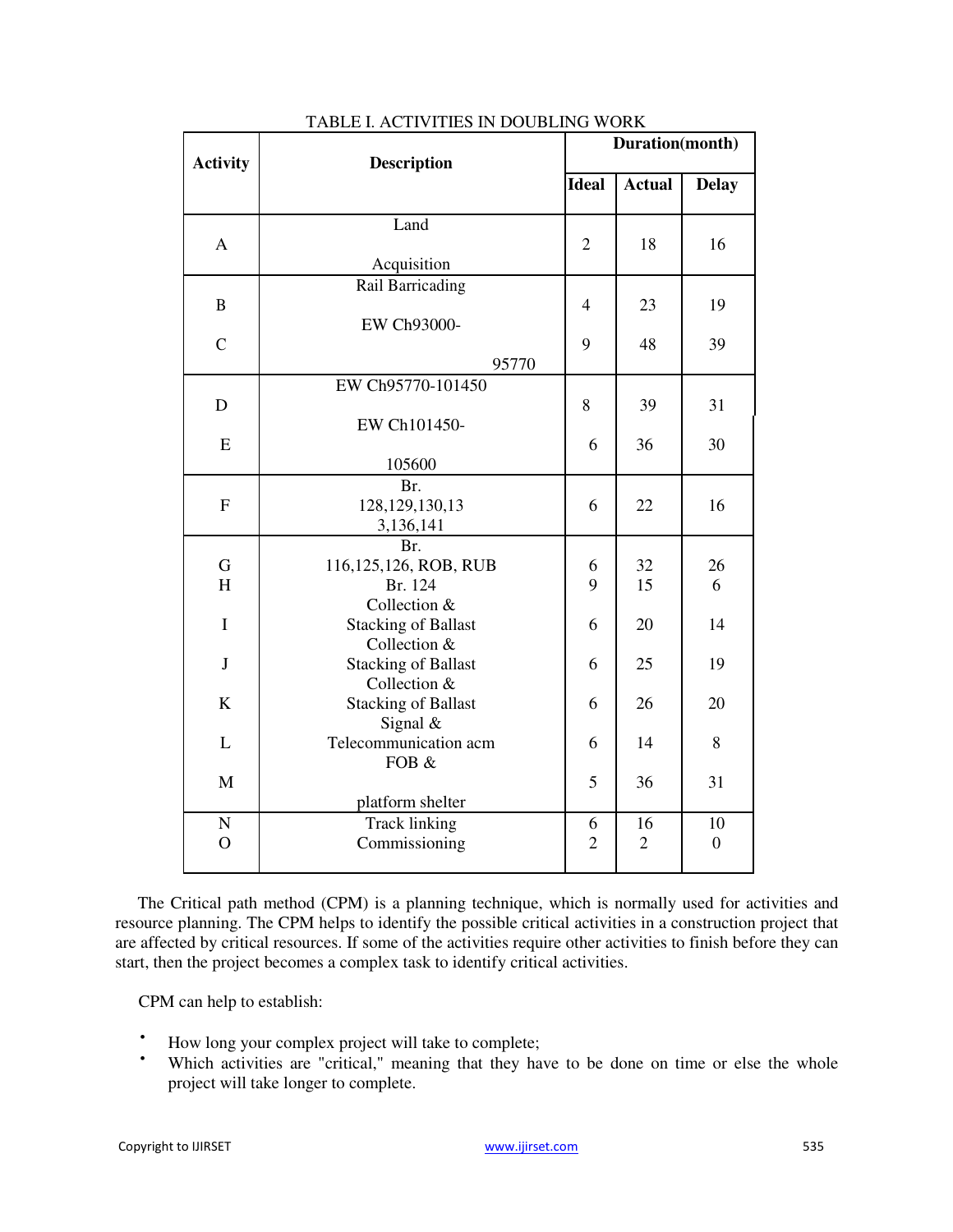A list of project activities with their durations is identified at first from a construction schedule of a project. The existing techniques (CPM) will be used to identify the critical activities of the project, and these critical activities are then considered as an input of the DAS. The different paths are listed in Table 2.

| Path            | Duration(month) |
|-----------------|-----------------|
| $A-B-C-I-L-N-O$ | 35              |
| $A-B-D-I-L-N-O$ | 34              |
| $A-B-E-I-L-N-O$ | 32              |
| $A-B-F-I-L-N-O$ | 32              |
| $A-B-G-I-L-N-O$ | 32              |
| $A-B-H-I-L-N-O$ | 35              |
| A-B-C-I-M-N-O   | 34              |
| $A-B-D-I-M-N-O$ | 33              |
| $A-B-E-I-M-N-O$ | 31              |
| $A-B-F-I-M-N-O$ | 31              |
| A-B-G-I-M-N-O   | 31              |
| $A-B-H-I-M-N-O$ | 34              |

#### TABLE II. DIFFERENT PATHS IN PROJECT

Critical path is defined as the path with the longest duration. All activities lying on the critical path are called critical activities. It can be observed from the table that there are only two paths with the highest duration which are A-B-C-I-L-N-O and A-B-H-I-L-N-O. So, the critical activities are A, B, C, H, I, J, K, L, N and O. The total duration is 35 months.

# *B. Delay Analysis System*

A conceptual framework of the DAS is designed to analyse the critical delay factors and to quantify the impact of the delay factors in a construction project. The list of the critical delay factors is identified by analysing the collected data from the industry survey. DAS is divided into three sections: input, process and output.

- $\bullet$ Input: - the inputs are: the critical delay factors identified from the industry survey; the Importance Weight (IW) of each delay factor; and the critical activities of a construction project.
- $\bullet$ Process: - This includes the identification of critical delay factors that affect each critical activity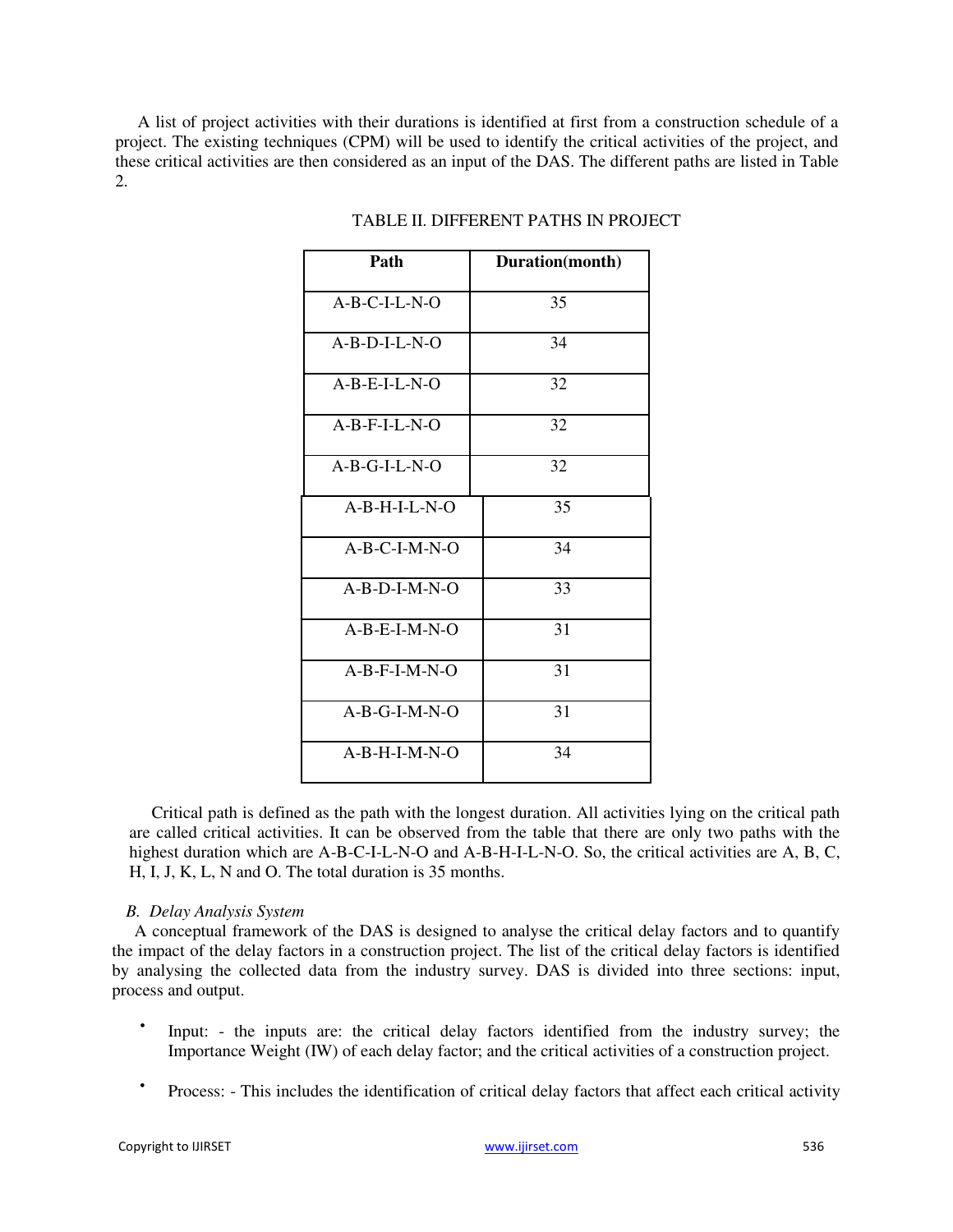of the programme with influence value, determination of the probability of distribution random number, and the integration of the random number with the influence value using the Monte Carlo Simulation.

 Output: - The outputs of the system are the delay of each activity and the total delay in a construction project. Also the sensitivity of the critical delay factors are obtained as output..

#### 4. RESULTS AND DISCUSSIONS

Table 4 gives the importance index values of the sub-category delay factors. Here the importance index value is higher for the contractor/project management category. Ranking on the basis of importance index is considered superior than ranking based on average weight. And hence the project management category is the most critical category. Table 3 shows the importance index values of the main categories. Among the main categories contractor has the highest importance weight, the value is 1.221 which is higher as compared to all other categories.

| Catego<br>ry      | <b>Modul</b><br><b>us</b> | Averag<br>e | Importan<br>ce | Ran<br>k |
|-------------------|---------------------------|-------------|----------------|----------|
|                   |                           | Weight      | <b>Index</b>   |          |
| <b>CON</b>        | 0.534                     | 2.288       | 1.221          |          |
| <b>OWN</b>        | 0.103                     | 1.763       | 0.181          | 4        |
| <b>CNS</b>        | 0.137                     | 2.325       | 0.318          | 3        |
| <b>OTHER</b><br>S | 0.224                     | 2.229       | 0.499          | 2        |

# TABLE III. IMPORTANCE INDEX OF MAIN CATEGORIES

TABLE IV. IMPORTANCE INDEX OF SUB-**CATEGORIES** 

| <b>Category</b> | <b>Modulu</b><br>S | Avera<br>ge<br>Weig<br>ht | Importan<br>ce<br><b>Index</b> | Rank |
|-----------------|--------------------|---------------------------|--------------------------------|------|
| C/MP            | 0.03<br>4          | 2.431                     | 0.082                          | 8    |
| C/EQ            | 0.08<br>6<br>0.06  | 2.057                     | 0.176                          | 5    |
| C/MT            | 8                  | 2.513                     | 0.170                          | 6    |
| C/PM            | 0.34<br>4          | 2.286                     | 0.786                          |      |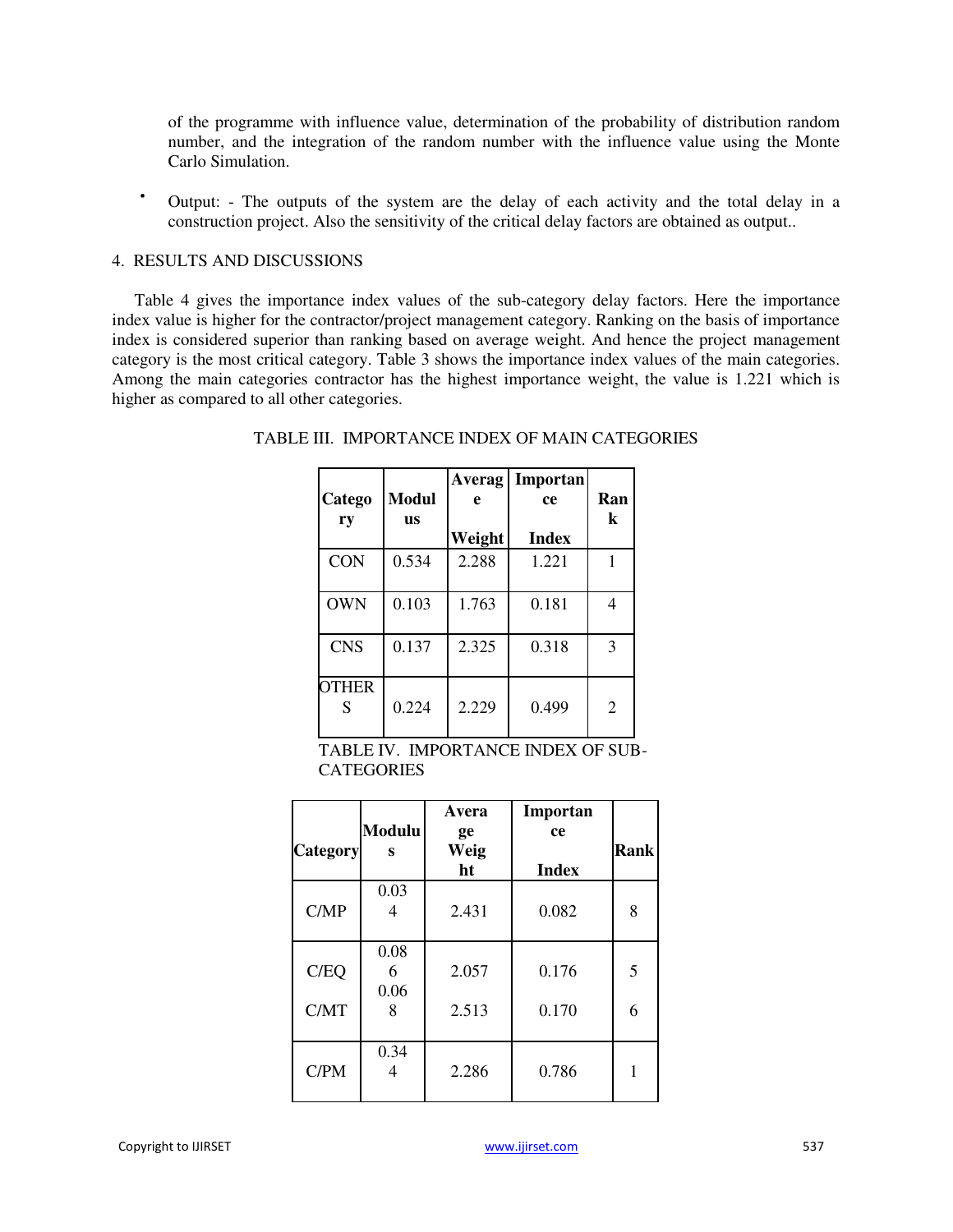| <b>OWN</b> | 0.13      | 2.325 | 0.318 | 3 |
|------------|-----------|-------|-------|---|
| <b>CNS</b> | 0.10      | 1.763 | 0.181 |   |
| EP         | 0.05      | 1.780 | 0.092 |   |
| EF         | 0.17<br>2 | 2.363 | 0.406 | 2 |



Fig. 2. Ranking among sub-categories



Fig. 3. Ranking among main categories

From Figure 2 and 3, it is very clear that contractor is the main party responsible for the delay in the main category and among sub-categories the project management issue stands first.

#### *A. Simulation Results*

The DAS was developed to assist construction managers and stakeholders to analyse and quantify the possible impact of delay factors on construction projects. Project managers can take appropriate decision and necessary measures to reduce the impact of delay factors before starting a construction project or during the implementation stage to avoid further delay.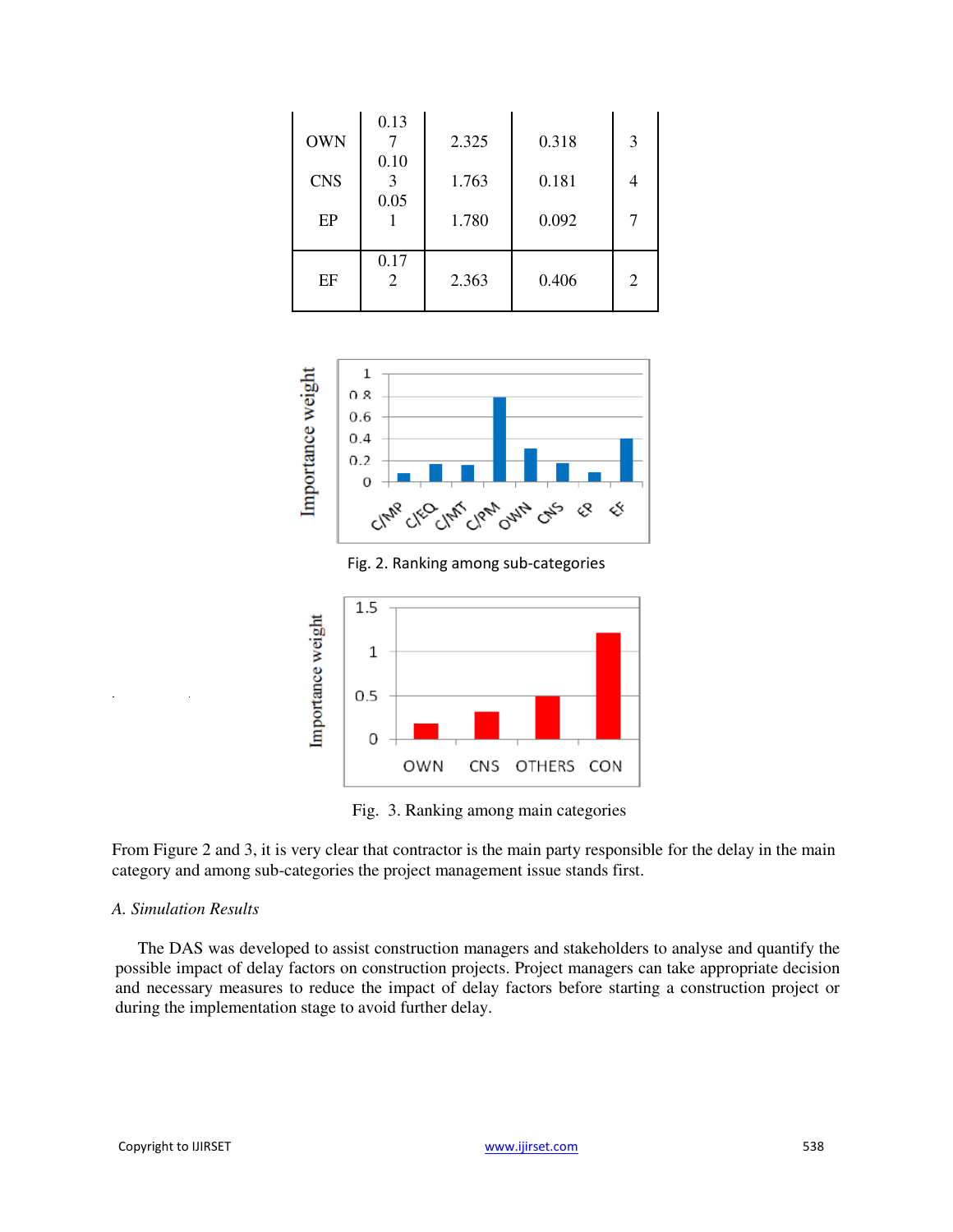Simulation Results - \$M\$35



Fig. 4. Simulation output

The evaluation of the simulation model of the DAS is done using the case study, Chengannur-Mavelikkara track doubling project. In this case study, the doubling project was analyzed to quantify the project duration, taking into account the impact of delay factors. Using the information discussed in the sections above (such as critical activities, influence values, random numbers and equations), the possible duration of the building project was quantified through the simulation model of the DAS.

The simulation was run with 1,000 iterations to determine the durations of the project activities, and the results are presented in Figure 4. The figure shows that the project duration was predicted at around 42 months after considering a total of 58 delay factors. However, the project was originally estimated at 35 months. Comparing these values, it was found that the project might be delayed by 7 months when taking into account the delay factors.

#### *B. Sensitivity Analysis*

Sensitivity analysis is used to identify sensitivity in project duration due to the variation in the influence value of each delay factor affecting the project. Because the influence values are assigned an uncertainty by integrating random numbers, its values varies in every trial of the simulation.

The Figure 5 shows the sensitivity of different delay factors on the total project duration. The sensitivity value of "delay in materials delivery" is the highest and its value is 0.581. The sensitivity value shows the effect of these delay factors on the system output.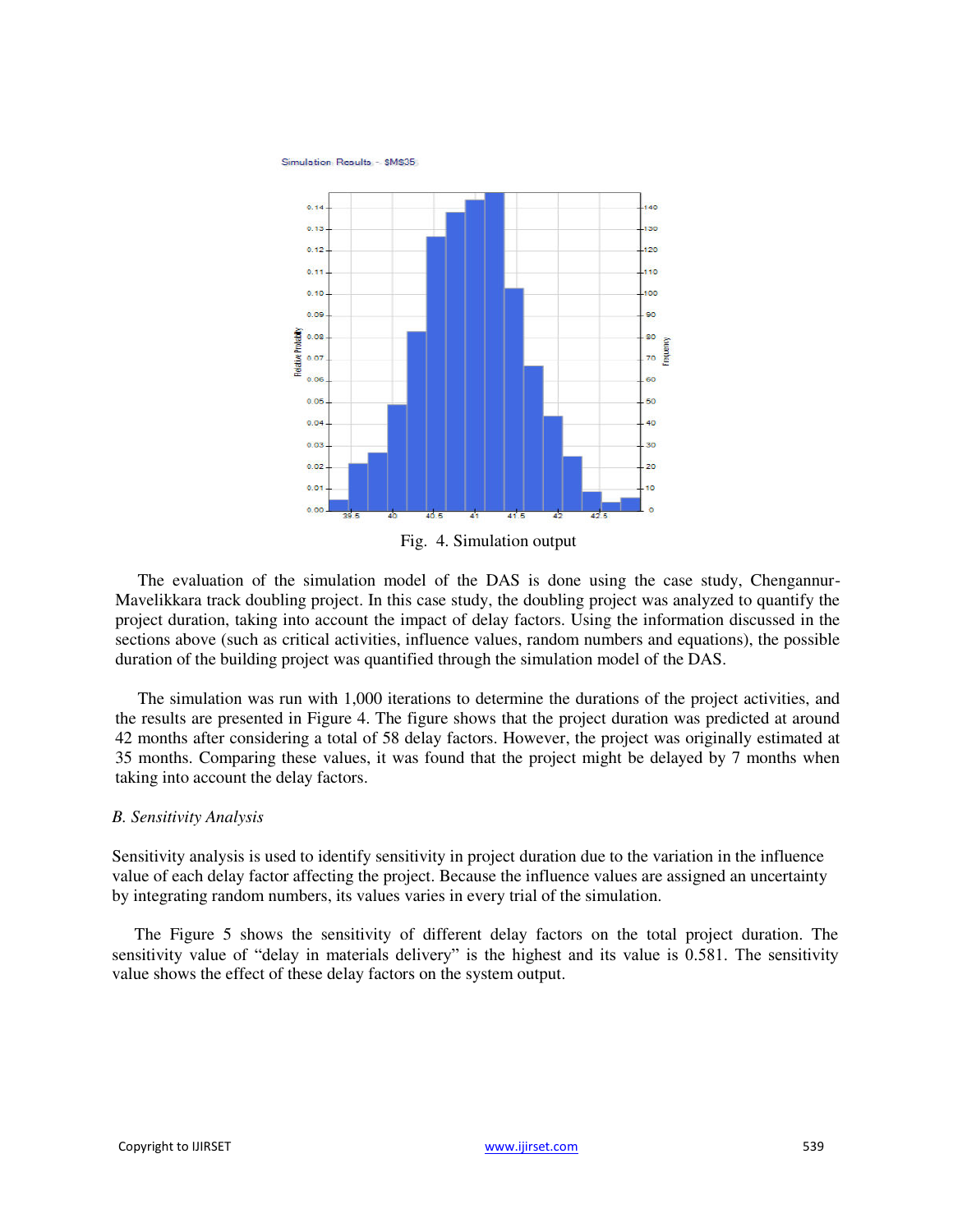| $-1.0$         | $-0.8$ | $-0.6$ | $-0.4$ | $-0.2$ | 0.0    | 0.2   | 0.4 | 0.6 | 0.8 | 1.0 |
|----------------|--------|--------|--------|--------|--------|-------|-----|-----|-----|-----|
| SF\$67         |        |        |        |        |        | 0.581 |     |     |     |     |
| <b>SF \$9</b>  |        |        |        |        |        | 0.617 |     |     |     |     |
| <b>SF\$10</b>  |        |        |        |        |        | 0.403 |     |     |     |     |
| <b>SF\$12</b>  |        |        |        |        | 0.164  |       |     |     |     |     |
| <b>SF\$14</b>  |        |        |        |        | 0.148  |       |     |     |     |     |
| <b>SF\$15</b>  |        |        |        |        | 0.146  |       |     |     |     |     |
| <b>SF \$75</b> |        |        |        |        | 0.143  |       |     |     |     |     |
| <b>SFS13</b>   |        |        |        |        | p.130  |       |     |     |     |     |
| <b>SFS11</b>   |        |        |        |        | p. 126 |       |     |     |     |     |
| <b>SF\$73</b>  |        |        |        |        | 0.123  |       |     |     |     |     |
| <b>SF\$52</b>  |        |        |        |        | 110    |       |     |     |     |     |
| SF \$99        |        |        |        |        | .10    |       |     |     |     |     |

The following rating shows the delay factors found through sensitivity analysis. From the rating it's clear that delay in material delivery is the most sensitive among all the delay factors, which means this is the delay factor which has the greatest influence on the inputs of the system. The delay factors obtained from sensitivity analysis like delay in materials delivery, financial problem, delay in issuing change order, shortage of manpower etc have a greater influence on the project.



Fig. 5. Sensitivity Analysis

# 5. CONCLUSION

The research study has introduced a new methodology to analyse and quantify the impact of delay factors by developing a delay analysis system (simulation model). A framework of the system was developed using the findings from the literature review and industry survey in railway construction projects.

The survey results showed that contractors, rather than consultants and owners, were the most responsible party for the delays in construction projects. The identification of the responsible party will assist owners and clients in the decision-making process during the procurement of a public and private construction project